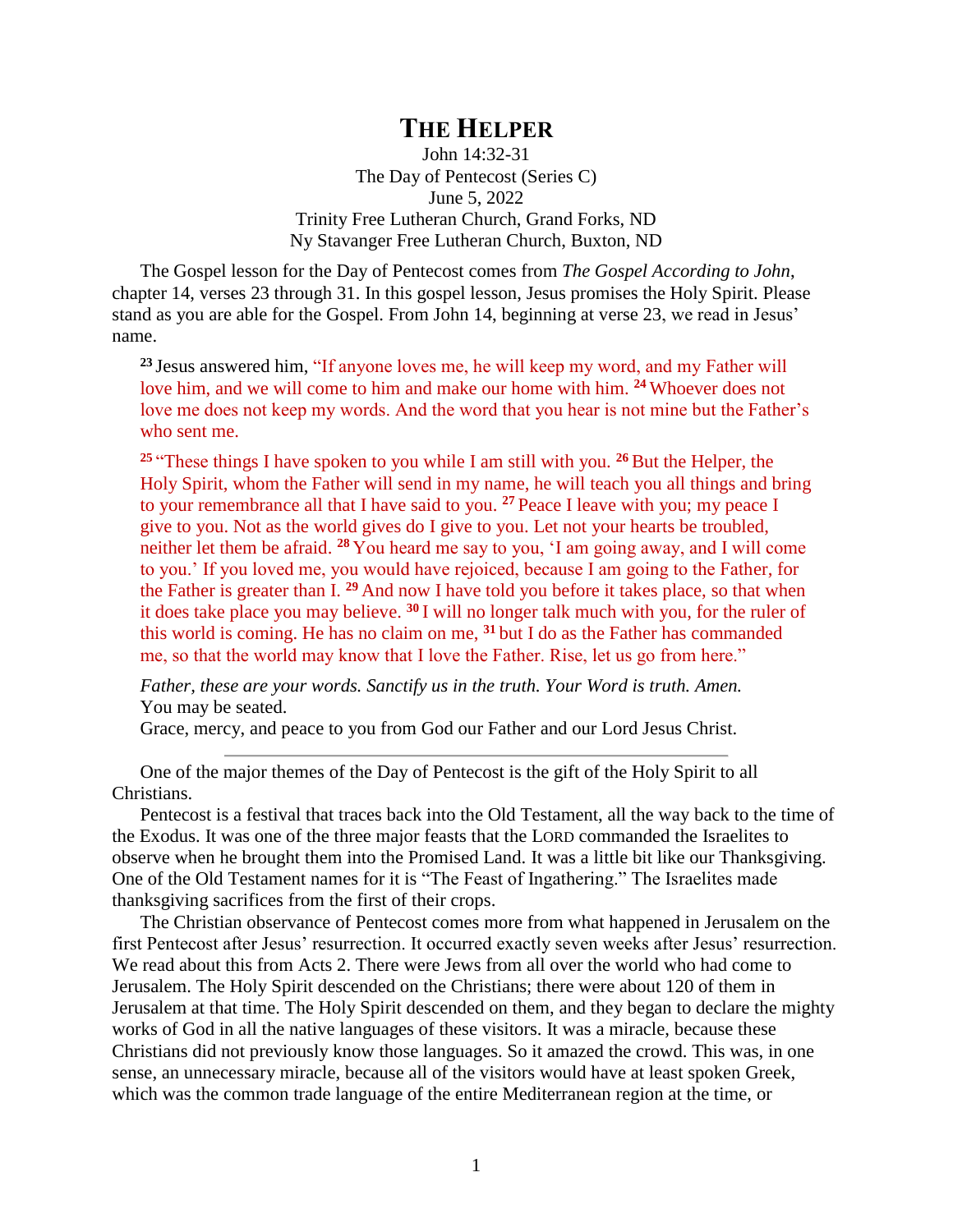Aramaic, which was the common local language in Israel. Most of them probably knew both, because it would have been hard to get to Jerusalem without Greek, and it would have been hard to be in Jerusalem without Aramaic. But the Holy Spirit enabled these Christians to speak in all the native languages of these visitors. So it was, in a sense, an unnecessary miracle, which actually makes it much more interesting. It means there was a reason for this miracle other than basic communication.

It did two things: First, it drew attention to the message of these Christians. If you ever witness a miracle, you pay attention to the source. So this miracle caused the people to listen to the Gospel. Second, it indicated that the gospel these Christians proclaimed is for the entire world. It wasn't just for Jews. If that were the case, it would have only been proclaimed in Aramaic. But it was proclaimed in all the languages of these visitors to indicate that the Gospel of Jesus Christ is for all people.

And this is how the Christian observance of Pentecost connects with the Old Testament Feast of Ingathering. The Holy Spirit was gathering believers from all over the world. It was the beginning of the Holy Spirit's harvest season. That season continues today, and it will continue until Jesus returns. This point is driven home at the end of the Pentecost story in Acts 2. Peter preaches, "Repent and be baptized every one of you in the name of Jesus Christ for the forgiveness of your sins, and you will receive the gift of the Holy Spirit. For the promise is for you, and for your children, and for all who are far off, everyone whom the Lord our God calls to himself" (Acts 2:38-39).

So Pentecost has these two main themes. First, the Gospel is for all people. It is for every nation, every language, and every family under heaven. "Everyone who calls on the name of the Lord will be saved" (Joel 2:32; Rom. 10:13). Forgiveness of sins and everlasting salvation are for all who trust in Jesus. That's the first main theme of Pentecost.

Second, the Holy Spirit is given to every Christian. You may not speak in other languages like those Christians at Pentecost did. In fact, you probably won't. The three thousand souls who were baptized that day don't seem to have spoken in other tongues. And the gift of tongues is only mentioned a couple other times in the Bible, and it was always to indicate that the Holy Spirit was gathering Christians from other nations. But the gift of the Holy Spirit is given to all Christians. Peter makes that promise at Pentecost, and Paul makes this point in 1 Corinthians 12, where he teaches about spiritual gifts. There are various spiritual gifts, but he says, "To each is given the manifestation of the Spirit for the common good" (v. 7). If you have been baptized, and if you trust in Jesus, you have the gift of the Holy Spirit.

So who is the Holy Spirit? And what does he do?

First of all, the Holy Spirit is God. He is one of the three persons of the Trinity. We'll talk more about this next week, since next week is Trinity Sunday, but we can't help but notice the doctrine of the Trinity in this Gospel lesson. Jesus talks about the Father. He talks about how the Father sent him. He talks about the love between the Father and himself. He talks about how he is returning to the Father. And he also promises the Holy Spirit. So we see, very clearly, Father, Son, and Holy Spirit in this text. The third person of the Holy Trinity is the Holy Spirit.

And what does the Holy Spirit do? Each member of the Trinity has their own special work. They are each God, so they each possess the full power and glory of God. And they participate in the work with one another, but they each have their own special work. The three special works are creation, redemption, and sanctification. The Father is the Creator. He did not create alone; the Son and Holy Spirit also participated in creation. But that is the Father's special work. He is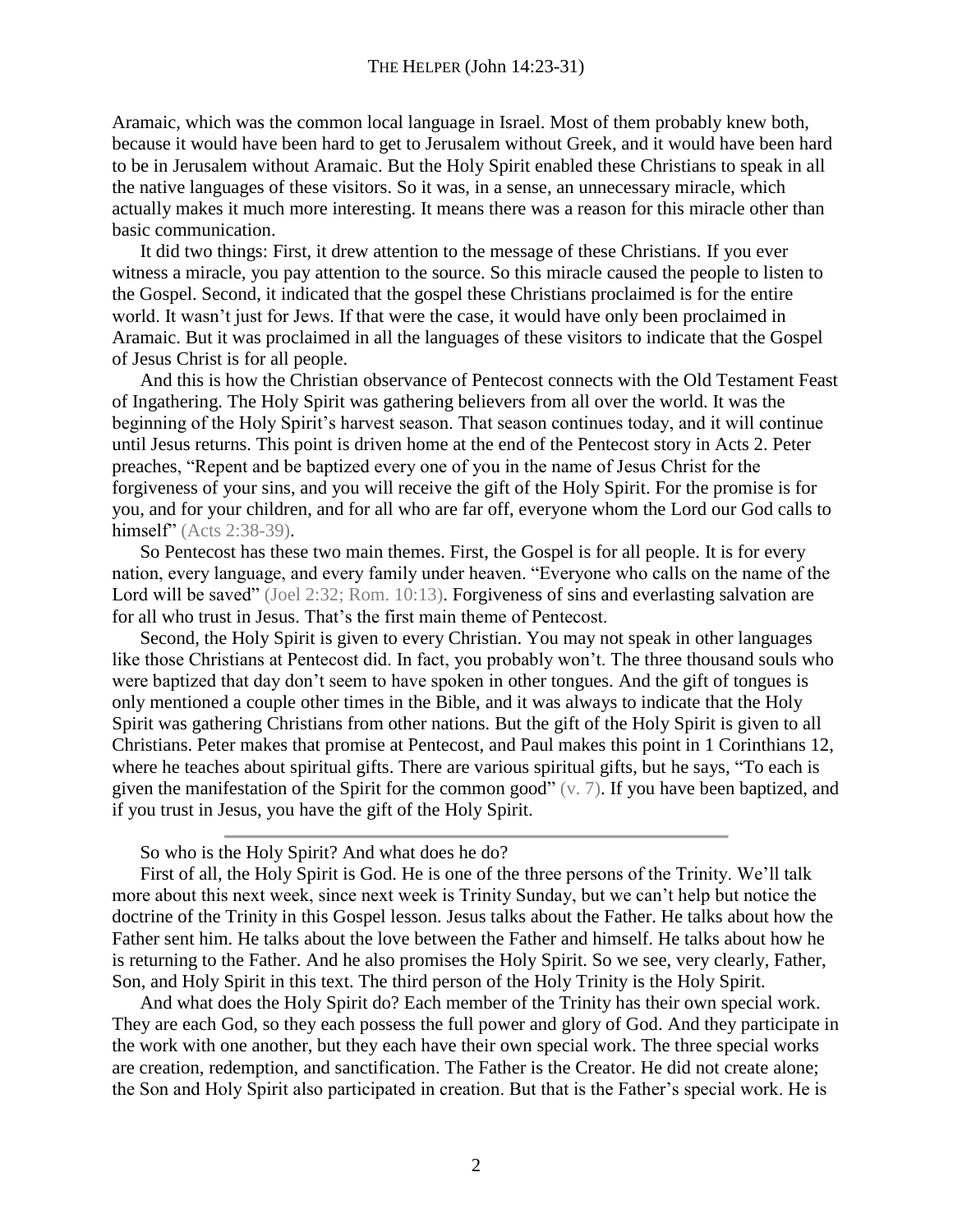also the giver of all good things. The Son is the Redeemer. The Father and the Holy Spirit also participated in redemption, but the Son, Jesus Christ, is the one who bore our sins and died for them. And the Holy Spirit is the sanctifier. That's maybe the most obscure word of the three. To sanctify means "to set apart." The Holy Spirit sets us apart to belong to God. He's the member of the Trinity who calls us to faith through the Gospel and preserves us in the faith. That's what it means that the Holy Spirit sanctifies us.

In this gospel lesson, Jesus promises the Holy Spirit to his disciples. Jesus says the Father will send the Holy Spirit in Jesus' name (14:25). Elsewhere, just a couple chapters later, Jesus also promises that he will send the Holy Spirit. So in one place he says that the Father will send the Holy Spirit, and in another place he says that he will send the Holy Spirit. This difference might not seem like a big deal, but there was a time in Church history when it was a huge deal.

So a little tidbit for the Church history buffs, or just people who like weird, interesting facts. This was actually one of the main reasons for the split between the Roman Catholic Church and the Eastern Orthodox Church almost a thousand years ago. Prior to that, the vast majority of Christians in the world were united in one organization. But in 1054, they split. The western churches called themselves "Catholic," which means "universal" or "one" church, while the eastern churches called themselves "orthodox," which means "correct." So it was kind of an ancient version of "I'm rubber, you're glue, what you say bounces off me and sticks back on you." The one side said, "We're the *one* Church," while the other side said, "Oh, yeah? Well, we're the *correct* Church." I think it's kind of funny. Anyway, historians call this the "Great Schism." There were a number of reasons for the split, but the top reason on many lists was this disagreement over who sends the Holy Spirit. Does the Father send the Holy Spirit? Or do the Father and the Son together send the Holy Spirit. The Eastern Orthodox churches look at this passage and say, "See, Jesus says the Father sends the Holy Spirit." But the western churches, which includes Roman Catholics and, in the last five hundred years, Lutherans and Protestants too, point to other passages where Jesus says that he will send the Holy Spirit (e.g., 16:7), and we say, "No, it's both the Father and the Son."

I suppose the reason this became such a big deal was because it's part of the Nicene Creed. Whenever they confessed the Nicene Creed, which was probably every Sunday, there was this difference between them. The eastern Christians would say the Holy Spirit "proceeds from the Father," while western Christians would say he "proceeds from the Father and the Son." I know a lot of people today don't really care, but I think it's kind of interesting.

And I especially find it interesting that, a thousand years ago, this was a big enough issue to at least contribute to the biggest church split in history, while most Christians today would just say, "Who cares?" Actually, we should care for the simple reason that we want our God to be spoken of rightly. Christians today have a tendency of not worrying too much about doctrines that don't seem to affect us. If we don't see the practical impact it makes on our lives, we don't give much thought to it. That's actually kind of narcissistic. That is, it's self-centered to only care about a doctrine if we can see how it affects us. We should care for the simple reason that we want our God to be spoken of rightly. It's a matter of honor.

Let me give you an example. Imagine this with me. Suppose someone were writing a biography of your father, so he interviews you and your siblings to get some information. But you and your sister can't agree on whether your father was born in Cleveland or Philadelphia. Does it really matter? Not in the sense that it affects your daily life, but you want your father to be spoken of rightly. It's a matter of honor. So you're not going to tell the biographer to just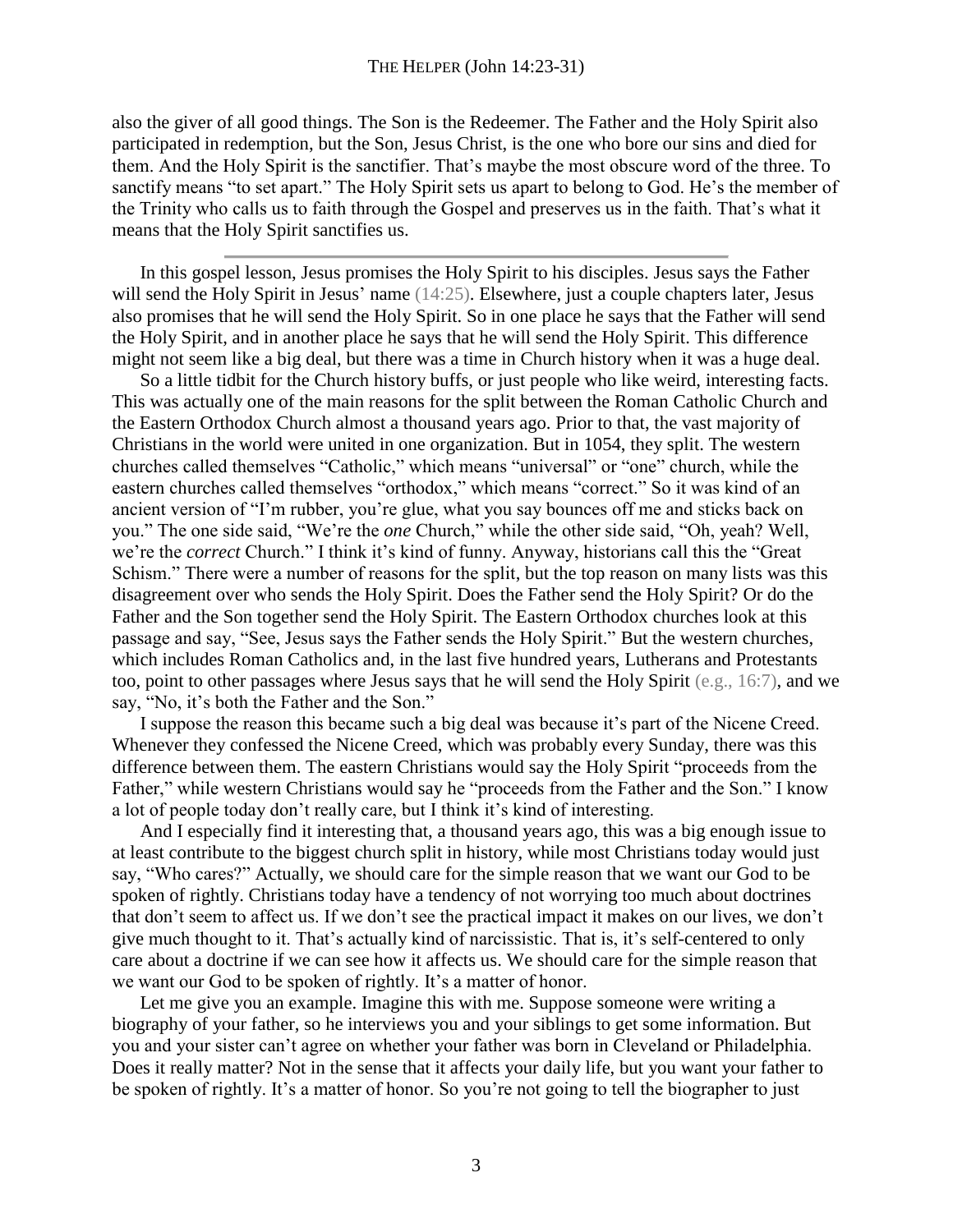write whatever he wants, and you're certainly not going to split the difference and say it was Pittsburgh. You're going to investigate a little bit in order to figure out the right answer, which, by the way, is Cleveland, and my sister and I have never actually argued about this.

In the same way, we should care about everything God has revealed about himself. If we believe that God is real, and if we love him, we should want him to be spoken of rightly. It's a matter of honor. We should care whether the Holy Spirit is sent by the Father only or also by the Son. It might not be something that should split the Church, but it is something we should care about. And I wish I could tell you why this little point of doctrine matters, but I can't. All I can say is that in this passage, Jesus promises that the Father will send the Holy Spirit in his name, and in another passage, Jesus says that he will send the Holy Spirit. And that's why we confess in the creed that the Holy Spirit "proceeds from the Father and the Son."

Other times, doctrine is more obviously practical. And we have some of that in this passage too. Jesus refers to the Holy Spirit as "the Helper." Your translation might say something like "Comforter," "Counselor," or "Advocate." That's because the original word can mean a lot of different things. So "Helper" is probably the most literal translation for the simple reason that it's broad enough to include all the possible meanings.

We use the word "helper" in a lot of different ways. It can range from little helps to big helps. It could be something as little as Hamburger Helper. Or a helper might be an assistant, like if you help your dad fix the dryer. You might help someone change a tire on the side of the road. You might go to a counselor to get some help. Or you might fall down and have to call for help. In some cases, a helper is much more than a little thing. When we have to call for help, a helper could really be as much as a savior. So it's no slight to the Holy Spirit when Jesus calls him our "Helper." He's the big kind of helper. He's the kind of helper we would be lost without.

Some Bible translations kind of gave up trying to translate this word and just used the Greek word, "paraclyte" (παράκλητος). It means someone who is called to come beside you. That's what the Holy Spirit does. He comes alongside you. You might not sense his presence, and that's okay, but Jesus promises the Holy Spirit to every believer. And Jesus makes good on this promise at your Baptism. That's what the Apostle Peter teaches us in his Pentecost sermon. "Repent and be baptized every one of you in the name of Jesus Christ for the forgiveness of your sins, and you will receive the gift of the Holy Spirit" (Acts 2:38). You have the gift of the Holy Spirit. And you always have him.

The Holy Spirit is our teacher. For Jesus' apostles, this meant something very specific. Jesus said, "He will teach you all things and bring to your remembrance all that I have said to you" (14:26). There are some places where it's important for us to remember who Jesus was talking to when he made a promise. And this is definitely one of those places. Jesus does not promise that the Holy Spirit will teach us all things, at least, not in the same way as he did for Jesus' apostles. For the apostles, the Holy Spirit taught them directly, and he brought to their remembrance the things Jesus had taught them. This is how we know this was a specific promise for the apostles. The Holy Spirit doesn't bring to our remembrance things we weren't there to hear in the first place. This was a special promise for the apostles. But the Holy Spirit did this so that these apostles could write the New Testament for us. And for much of what the apostles wrote, it wasn't like the Holy Spirit revealed new teachings to them. Instead, he caused them to remember the things Jesus had already said to them. These were probably things they did not understand at first. But the Holy Spirit enabled them to remember them and understand them through the lens of Jesus' death and resurrection. And so the Holy Spirit inspired them to write the Scriptures.